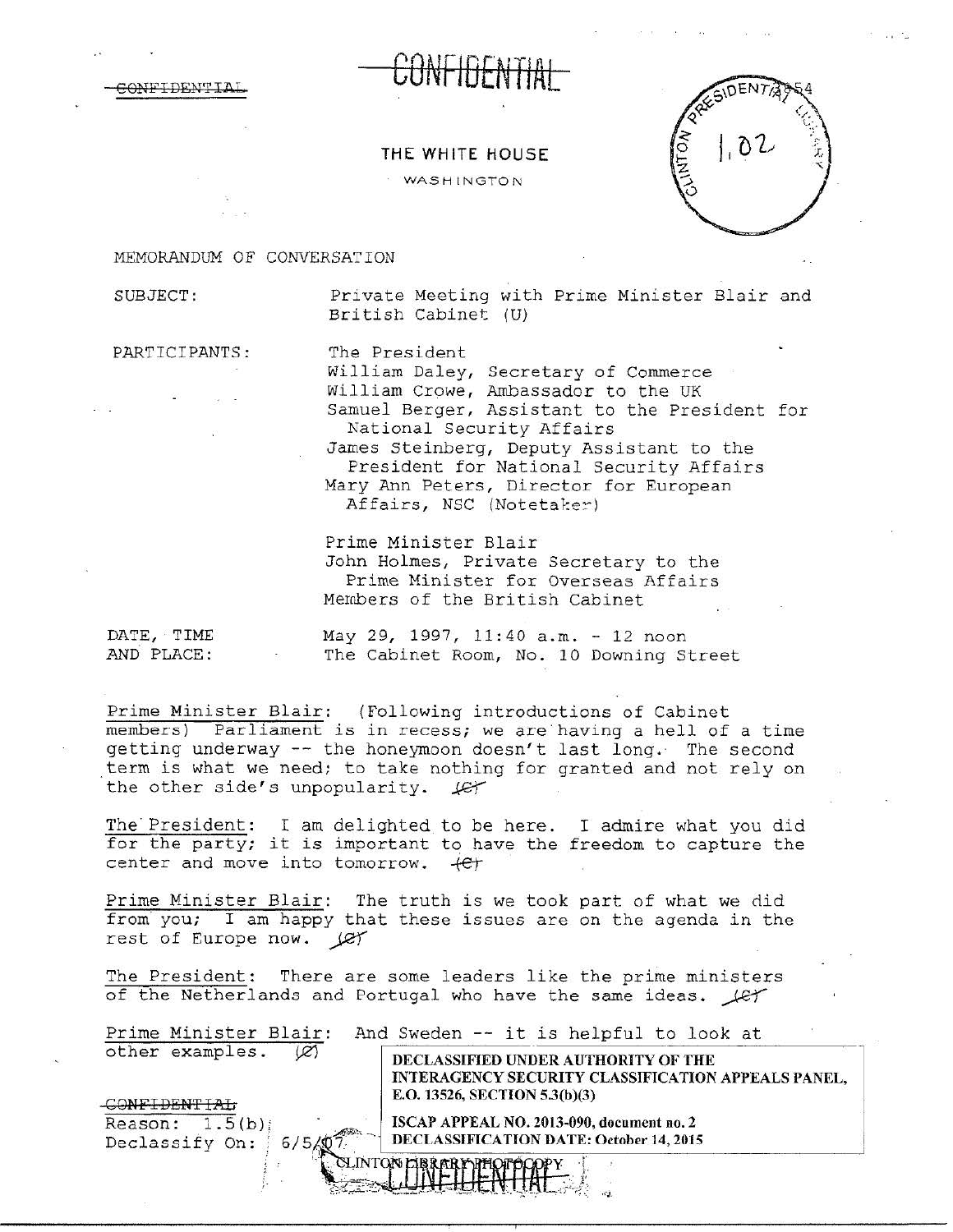The President: Kok was talking about France; they are not ready yet to do what is needed. The UK, the Netherlands and the United States have good social compacts that make the country work; in the United States we need to maintain competitiveness while looking out for people. Millions can't cope with work and family; and these are the people who face education and safe streets and health care challenges. If you succeed, and I think. you will, constructive change will have to take place. France and Germany need to balance social programs and global realities;<br>a different version of that problem faces us all.  $\overline{+e}$ 

**CONFIDtNTIAL** 

Prime Minister Blair: That is why it is so important to exchange ideas; we have learned from the best and worst of experiences; there must be structural change. It could well be premature to ·introduce the euro without it. *yef* 

The President: It is interesting how a currency acquires a life of its own -- it has become the litmus test for France and Germany, though the underlying changes have not taken place. *yzY* 

(Cabinet meeting adjourned, discussion continued with Chancellor of Exchequer Brown.)

Mr. Brown: There is a need for a flexible labor market, which you faced up to in the United States. You have 50 percent more consumption per head than France and Germany because they have not liberalized shopping hours, and 50 percent more computer work. If possible, we should make the G-7 the forum for discussion of flexible labor forces so others can learn from the U.S. experience. The debate needs to go forward in Europe.  $\cancel{C}$ 

Prime Minister Blair: It doesn't mean giving up the social compact but it is. a new world. The role of government is not about hostilities with business but to equip people with the skills and technology they need and help families.  $+e^z$ 

The President: I agree with that.  $\text{Let }$ 

Mr. Brown: In Great Britain, the long-term unemployed make up 40 percent of our unemployed, compared with 10 percent in the United States. We have no way to get them back to work. There will have to be huge changes; France is the best example because their public sector is huge. We need to demonstrate that growth and social programs can work together -- you do not have to sacrifice. one for the other.  $4eV$ 

Prime Minister Blair: I told Jospin that he was attacking the right for the wrong reasons -- he should be doing it because they are not going far enough.  $\mathcal{Q}$ 

CLINTONOMAND PHOTOGOPY

CONFIDENTIAL